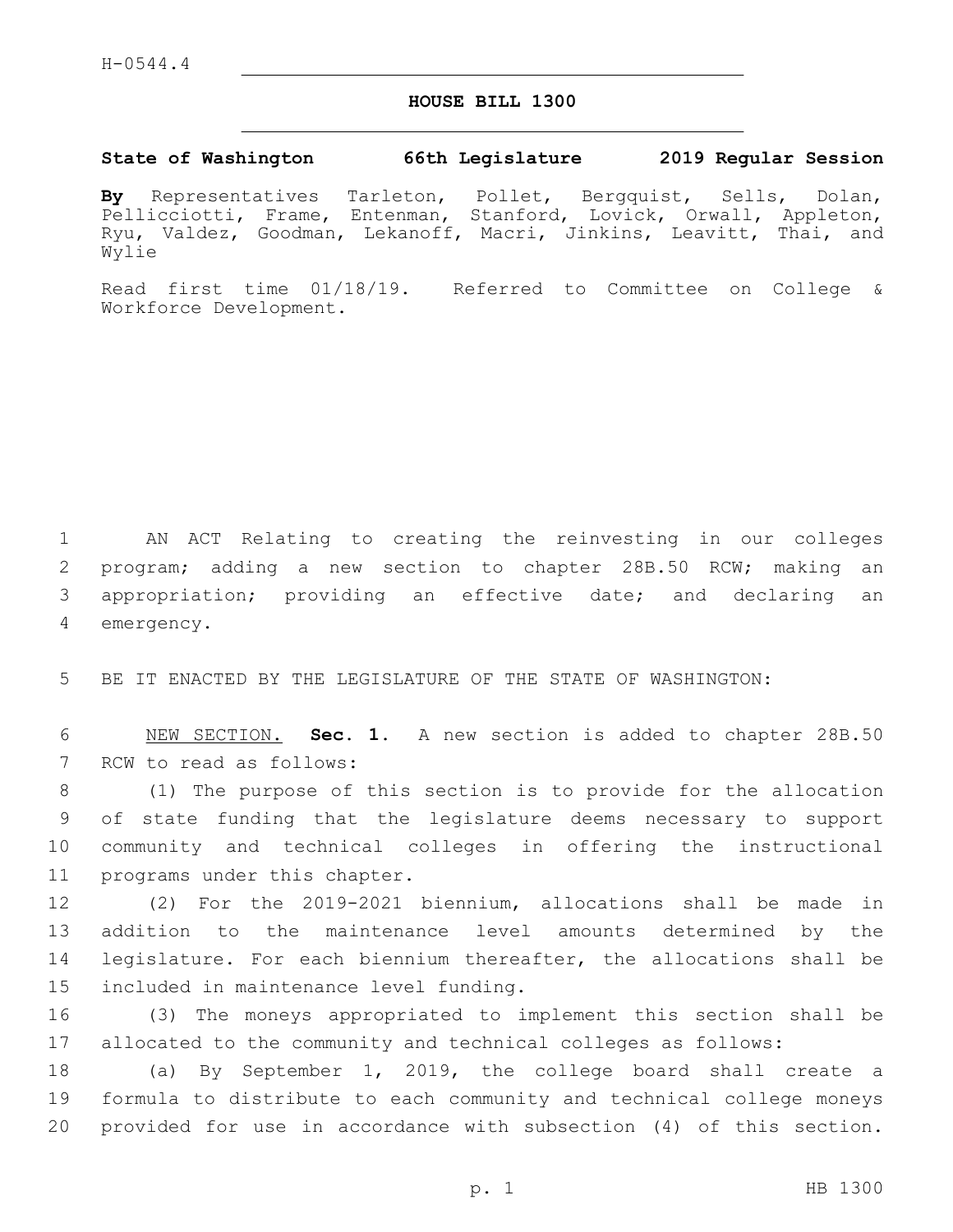The distribution formula is for allocation purposes only; however, the provisions of subsection (4) of this section still apply.

 (b) The use of all moneys must be consistent with the purposes identified in this section. The use of the moneys is a mandatory subject of bargaining between the college and the exclusive collective bargaining representatives in each college.

 (4) The funding for community and technical colleges provided by 8 this section are for the following purposes:

 (a) To establish an office of diversity, equity, and inclusion and associated activities, or if an office is already established, to enhance the office, to improve equity and diversity. No less than two hundred thousand dollars of moneys appropriated in the 2019-2021 biennium shall be used by each college for this purpose;

 (b) To provide additional compensation for faculty and staff who work with incarcerated populations. No less than one million five hundred thousand dollars of moneys appropriated in the 2019-2021 biennium shall be used for this purpose within the community and 18 technical college system;

 (c) To fund one hundred twenty-five additional counselor positions across the system at a ratio of no less than one counselor for every nine hundred students for career navigation or other 22 professional counseling services;

 (d) To increase compensation to attract and retain faculty and staff, as defined in collective bargaining agreements;

 (e) To convert part-time faculty positions to full-time faculty positions, consistent with each college's operating budget and as 27 defined in collective bargaining agreements;

 (f) To commit to achieving pay equity in faculty compensation by reducing the gap between compensation for part-time faculty and full- time faculty within a college. No less than fifteen million dollars of the total moneys appropriated in the 2019-2021 biennium to implement this section shall be used for this purpose; and

 (g) To provide professional development funding for faculty and staff, including cultural competency training, consistent with each college's operating budget and as defined in collective bargaining 36 agreements.

 (5) A community or technical college may not use more than five percent of its allocated amount to satisfy indirect costs for administration and overhead of the moneys allocated.